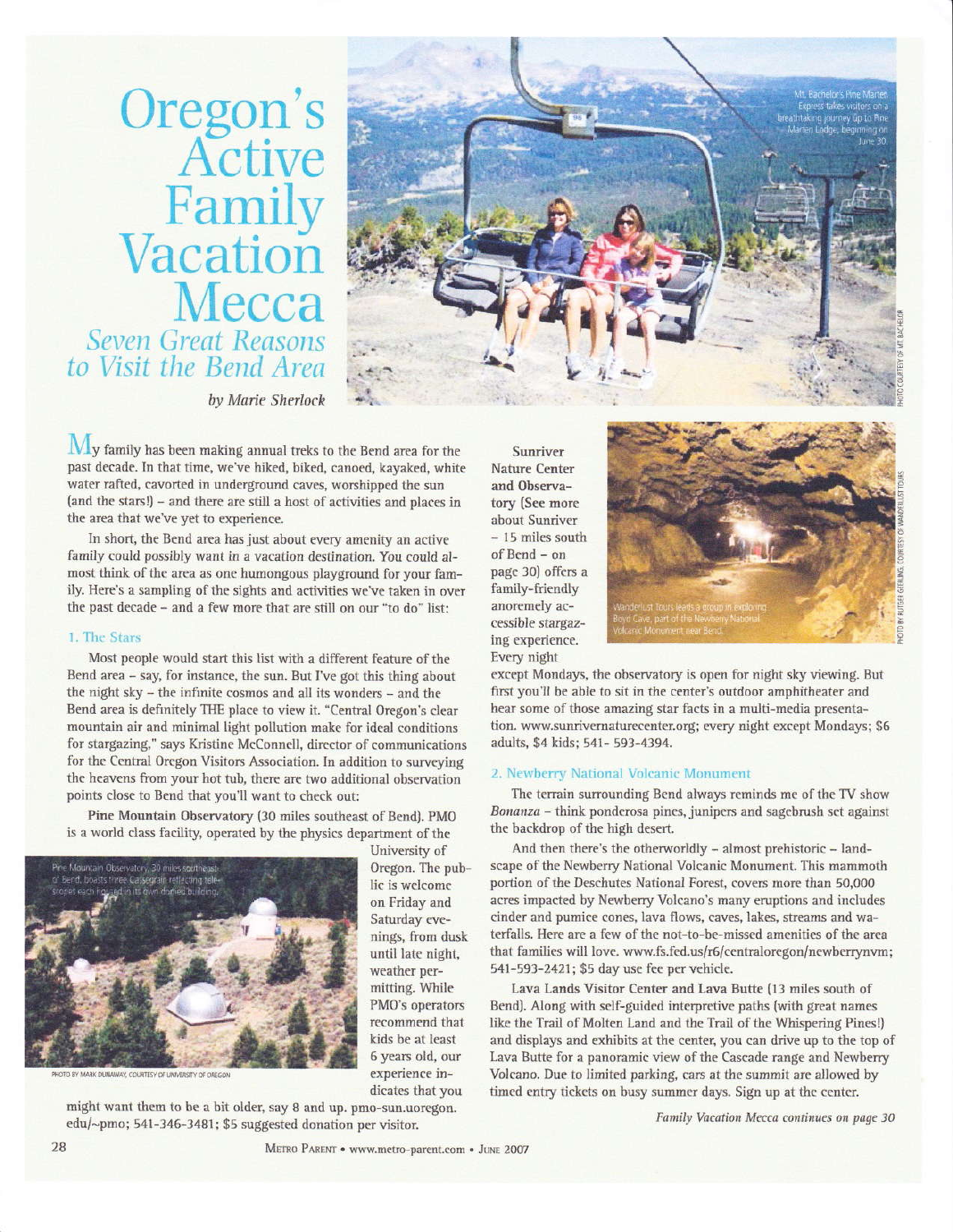Lava River Cave (1 mile south of the visitor center). This experience is not for the claustrophobic - or young kids who spook easily. But for the rest of us, it makes for a fascinating exploration. The cave, discovered in 1889, stretches a full mile and was formed by lava flows eons ago. Bring flashlights or rent propane lanterns for a small fee (currently \$3).

Sun Country Tour's Big Eddy Thriller is an exciting introduction for families to white water rafting on the Deschutes River.

Kids as young as 6 can tackle the rocks at Smith

of Bend.

Rock State Park, a climber's paradise 22 miles north



Lava Cast Forest (3 miles south of visitor center). At this "forest" visitors can see molds of ancient trees and stumps that were frozen in time when lava erupted from Newberry Volcano 7,000 years ago. A one-mile paved and self- guided interpretive trail gives you geological information.

The Big Obsidian Flow is a bit more of a drive (about 40 miles from Bend, south on Hwy. 94 then east on Rd. 21) but it's well worth the trip. An easy one mile hike winds through the surreal land-

scape. As if walking through the remnants of an ancient volcanic eruption weren't enough entertainment, during August hundreds of tiny frogs populate the flow (migrating up from Lost Lake). A definite kid-pleaser!

HOTO BY #A ABLAD, COUKTESY OF CHOCKSTONE CUMBING GUIDES

#### 3. Rivers Wild - and Peaceful

For a relaxing boat outing for the entire family, consider renting a canoe at the Sunriver Marina and taking a leisurely "Family Float" down a calm section of the Deschutes River. At the pull out at Benham Butte, buses will shuttle you back to the Marina. www. sunriver-resort.com; 541-593-3492; \$50 for two adults, two kids.

If you're ready for something a little more exciting, the Big Eddy Thriller, offered through Sun Country Tours, is the perfect white water "starter" experience (recommended for ages 6 and up). Your trip on the upper Deschutes begins with some warm-up rapids" (Class 1 and 2 on the six point scale). Before you reach the Big Eddy (which is actually a series of four Class 3 rapids), everyone goes ashore to scope out the excitement to come - and gets a last chance to chicken out! But don't. It's a wild but wonderful ride. You'll get totally soaked but you'll be totally thrilled. www.suncoun-

trytours.com; 800-770-2161; \$44 each.





4. Smith Rock State Park (22 miles north of Bend). This state park draws thousands of serious rock climbers each year - it boasts more than 1400 (!) rock-climbing routes - but it's also one of the most visually stunning pieces of real estate you'll ever come across, with dozens of massive rocks dotting the landscape, rising from the Crooked River Canyon. If you'd like to try your hand at climbing the big rocks, Jim Ablao of Chockstone Climbing notes that kids as young as age 6 can participate.

Even if you're not interested in climbing, you'll enjoy a few hours here. You can hike, bike, picnic, watch the climbers or just take in the amazing scenery and look for wildlife. Bring your cameras - and your sense of awe. www.oregonstateparks. org/park\_51.php.

5. Sunriver Resort (15 miles south of Bend). Sunriver Resort is hands-down one of the most familyfriendly vacation destinations we've ever encountered. I could cite myriad reasons for this conclusion - the two pools, tennis courts, horse stables, marina, nature center, ubiquitous hot tubs, and the proximity to so many other activities.

But in my mind all of these outstanding amenities pale in comparison to the omnipresent bike paths that parallel the roads and crisscross the development. Thirty-five miles of paved trails connect virtually every home in this planned community with every destination you want to reach. This is how all communities should be designed. Heavenly! www.sunriver-resort.com; 800-801-8765.

6. High Desert Museum (three miles south of Bend). For several years on our annual treks to Bend, we'd drive by the entrance to this museum, vowing to stop and check it out. Don't make the same mistake.

When we finally visited several years ago, we discovered a world class facility. The High Desert Museum is a hands-on family museum, a living history site and a zoo - all rolled into one. Highlights include numerous indoor interpretive exhibits, the Birds of Prey Center, the 1880's Homestead, the Lazinka Sawmill (an authentic turn-of-the-century

Family Vacation Mecca continues on page 32